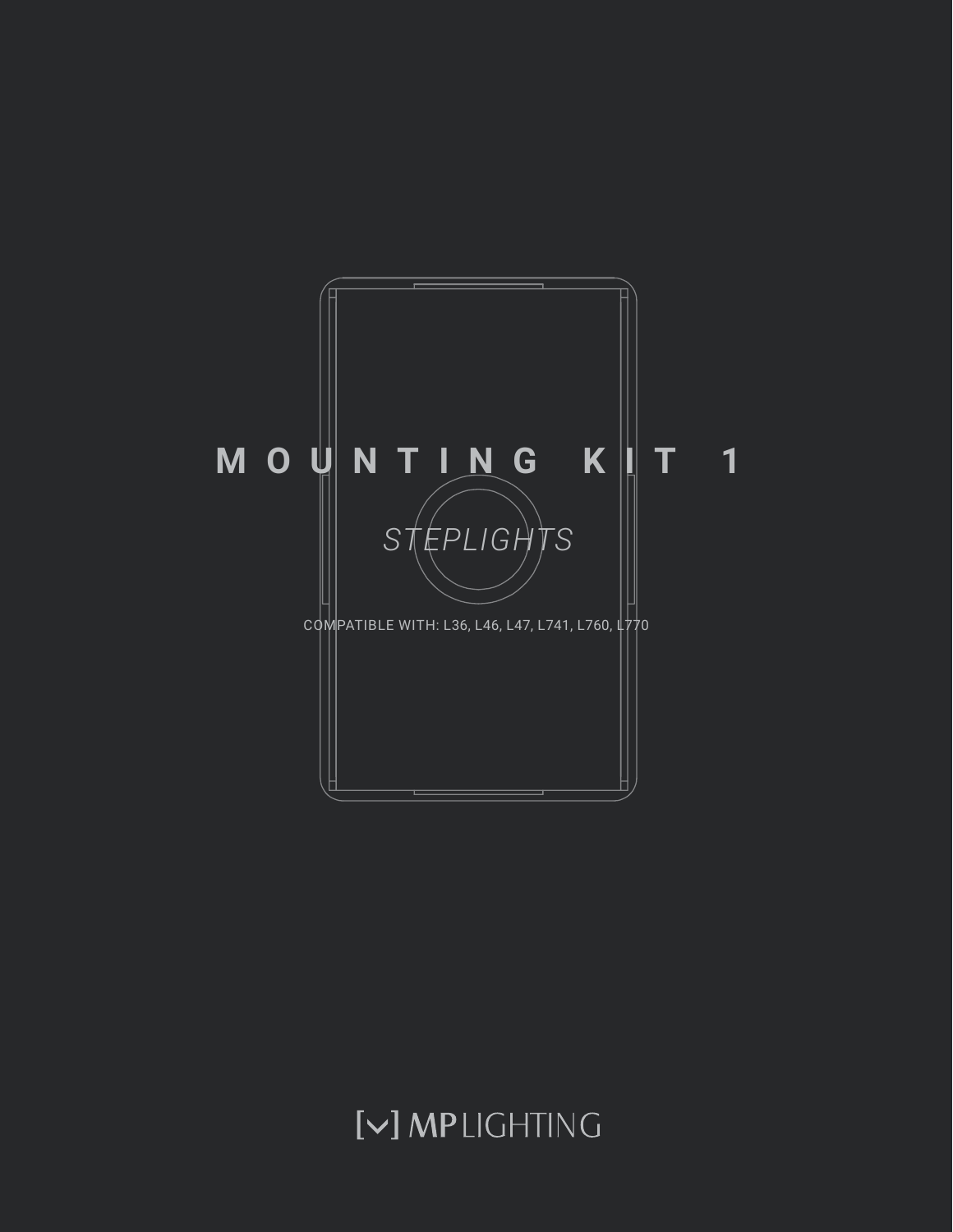

### MK1 | STEPLIGHTS

Mounting kit designed to assist concrete installation on vertical and downward-facing surfaces.

pg. 3 ........................ MK1-SGB1 (compatible with L36, L46, L47, L741, L760, L761) pg. 4 ........................ MK1-L770 (compatible with L770)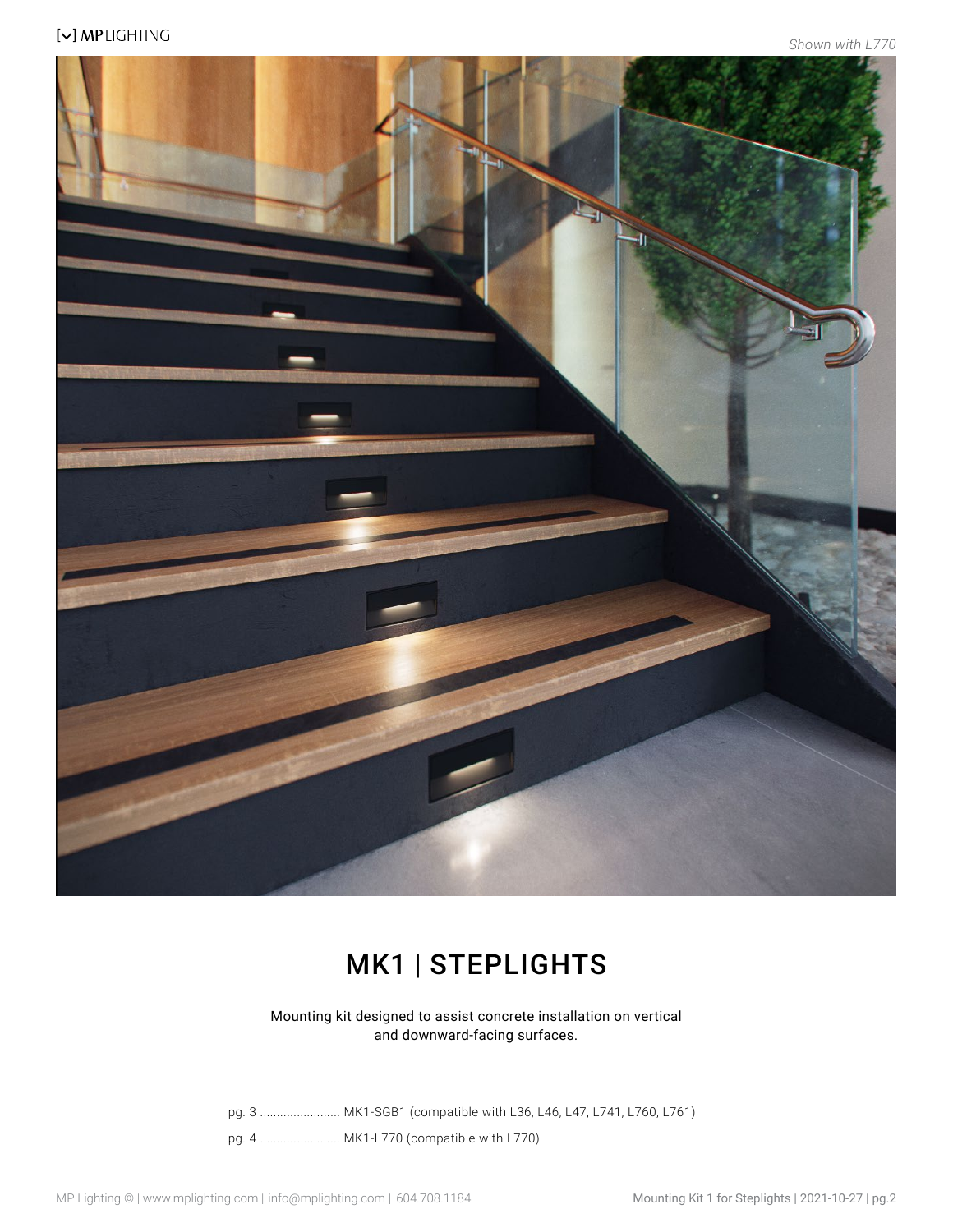### **MK1-SGB1**

Insert Dimensions: 63mm x 69mm

Wall-mount | For walls and stairs

Mounting Kit Exploding Views *(Back box not included)*



MK1-SGB1 MK1-SGB1 shown with EBX-SGB1 MK1-SGB1 shown with EBX-SGB1

and Plywood Form

Wall-Mount Installation with EBX-SGB1 using MK1-SGB1



#### Compatible Fixtures